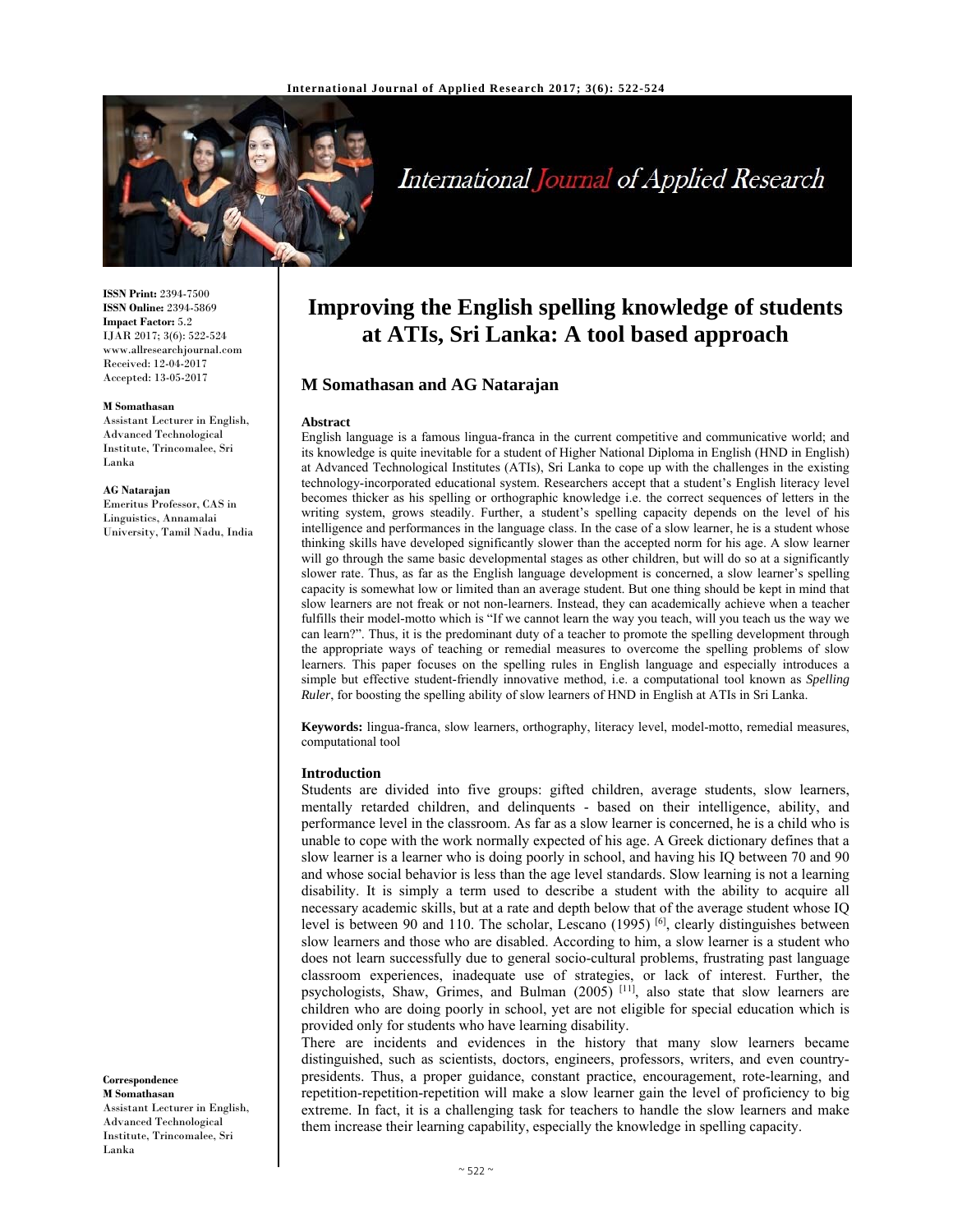# **Aim**

This research study aims at developing an innovative teaching and learning tool for imparting the spelling or orthographic knowledge in English to the slow learners in the course of HND in English at ATIs, Sri Lanka.

#### **Objectives**

- 1. To make the slow learners in the course of HND in English at ATIs become familiar with the spelling rules in English.
- 2. To provide the students the ample activities in spelling in order to develop the skills in English effectively.

# **Spelling Rules or Patterns**

Good spellers are not born, but made. Thus as stated above, the proper practice, patience, perseverance, motivation, and repetition will make a slow learner be successful in spelling. The English alphabet consists of 26 letters used singly or in combinations to write the approximately 44 sounds in English language. Sometimes, the relationship between the letter and the sound (or 'phoneme') is direct as in the spelling of *cat* /kæt/, *help* /help/, and so on. But very often the relationship is more complex. For example, in the word *teeth* /ti:θ/ the two-letter sequence (digraph) '*ee*' corresponds to the single sound /i:/ and '*th*' to /θ/; in *plateau* /plætəʊ/ the three-letter sequence (trigraph) '*eau*' corresponds to /əʊ/; and in *through* /θru:/ the four-letter sequence (tetragraph) '*ough*' corresponds to the phoneme /u:/. Further, one sound may have many spelling variations, as does the sound /ʃ/ in *fish* /fɪʃ/, *station* /steɪʃn/, *special* /speʃl/, *charade* /ʃəra:d/, *pressure* /preʃə/, etc. Like that, a sequence of letters may reflect different sounds. For example, the tetragraph '*ough*' corresponds nearly seven different sounds or sound combinations like /aʊ/ in *bough*, /əʊ/ in *dough*, /u:/ in *through*, /ɒf/ in *cough*, /ʌf/ in *enough*, /ʌp/ in *hiccough*, and /ɒk/ in *lough*. Today some spelling patterns are pure enigmas for students. Thus, learning spelling rules is inevitable for students in the course of HND in English, especially for slow learners to develop their orthographic knowledge. The following are some of the spelling rules that students of HND in English should find helpful in spelling everyday words:

- 1. '*s*' is added to regular singular words to get the plural forms. *pen – pens book – books paper – papers*
- 2. '*es*' is added to singular nouns which end in the following letters or combinations of letters. *s – buses ss – bosses sh – dishes ch – beaches x – boxes z – buzzes* But when the '*ch*' ending is pronounced /k/, then just make the plural by adding 's'. *stomach* /stAmək/ – *stomachs* /stʌməks/
- 3. '*es*' is added to some singular nouns which end in '*o*'. *potato – potatoes tomato – tomatoes*
- 4. '*y*' is changed into '*i*' and '*es*' is added to singular nouns which end in a combination of *consonant* + '*y*'. But this rule does not apply to singular nouns that end in a *vowel* + '*y*'. *family – families boy – boys*
- 5. Most singular nouns which end in a combination of *vowel* plus '*fe*', end in '*ves*' in the plural form. *wife – wives knife – knives life – lives*
- 6. Some singular nouns which end in '*f*', end in '*ves*' in the plural form. *leaf – leaves loaf – loaves half – halves*
- 7. Some other singular nouns which end in '*f*', end in '*s*' in the plural form. *roof – roofs chef – chefs chief – chiefs*
- 8. In the combination of the letters '*i*' and '*e*', '*i*' comes before '*e*', except after '*c*'. *belief relief receive deceive*
- 9. The letter or letter sequences '*f*', '*ff*', '*gh*', and '*ph*' can represent the same sound /f/ in the words *fish* /fɪʃ/, *cliff* /klɪf/, *laugh* /la:f/, and *phone* /fəʊn/ respectively.
- 10. The letter or letter sequences '*c*', '*ch*', '*ck*', '*k*', '*kh*', and  $q'$  can represent the same sound  $/k/$  in the words *car* /ka:/, *echo* /ekəʊ/, *luck* /lʌk/, *key* /ki:/, *Khan* /ka:n/, and *queen* /kwi:n/ respectively.
- 11. The letter or letter sequences '*m*', '*mb*', and '*mn*' can represent the same sound /m/ in the words *man* /mæn/, *comb* /kəʊm/, and *hymn* /hɪm/ respectively.
- 12. The letter or letter sequences '*n*, '*kn*', and '*gn*' can represent the same sound /n/ in the words *nose* /nəʊz/, *knight* /naɪt/, *gnat* /næt/ respectively.
- 13. The letter sequences or digraph '*oo*' can represent three different sounds as /ʌ/ in *blood*, /ʊ/ in *good*, and /u:/ in *food*.
- 14. Plural proper nouns are uncommon, but we rarely need to use them. For example: The *Smiths* went to the beach this weekend. There are two *Chennais*, one for the rich and another for the rest.
- 15. Nouns which end in '*is*' usually come from Latin; the plurals of these words are made by changing the '*is*' to '*es*'. *crisis – crises neurosis – neuroses*
- 16. If a verb ends with a silent '*e*' (as in *bake* /beɪk/), then it is dropped before '*ed*' and '*ing*'. *bake – baked bake – baking* But, there are some exceptions to this rule:
- Verbs ending in '*ee*', '*ye*', and '*oe*' do not drop the final silent '*e*' when adding '*ing*'. *free – freeing* dye *dyeing hoe – hoeing*
- There are a few verbs that keep the final silent '*e*' when adding '*ing*'. *singe – singeing*
- 17. If the verb ends with a *vowel* and '*l*', then the '*l*' is doubled before '*ed*' and '*ing*'. *travel – tavelled travel – travelling* But, this rule is not considered in American spelling.
- 18. If the verb ends in a single vowel plus a consonant, and the stress falls on the end of the word, then the final consonant is doubled before '*ed*' and '*ing*'. *refer*  /rɪ'fɜ:(r)/ *– referred refer – referring*
- 19. If the verb ends with a single vowel plus a consonant, and the stress is not at the end of the word, then the final consonant is not doubled before '*ed*' and '*ing*'. *target* /'ta:.gɪt/ *– targeted target – targeting ticket*  /'tɪk.ɪt/ *– ticketed ticket – ticketing*
- 20. If the verb has only one syllable and ends with a single vowel and a consonant, then the final consonant should be doubled before '*ed*' and '*ing*'. *step* /step/ *– stepped step – stepping stop* /stɒp/ *– stopped stop – stopping*
- 21. If the verb ends with two vowels and a consonant, then the final consonant should not be doubled. *create*  /krɪeɪt/ *– created create – creating*
- 22. If the verb ends in '*c*', then add a '*k*' before '*ed*', '*ing*', and '*er*'. *picnic – picnicked picnic – picnicking picnic – picnicker*
- 23. If adding a suffix such as *-able*, *-ion*, *-ous*, *-er*, *-or*,  *ance*, *-ent*, *-ish*, and *-al* to a word that ends with a consonant, the spelling is often straightforward. *adopt –*